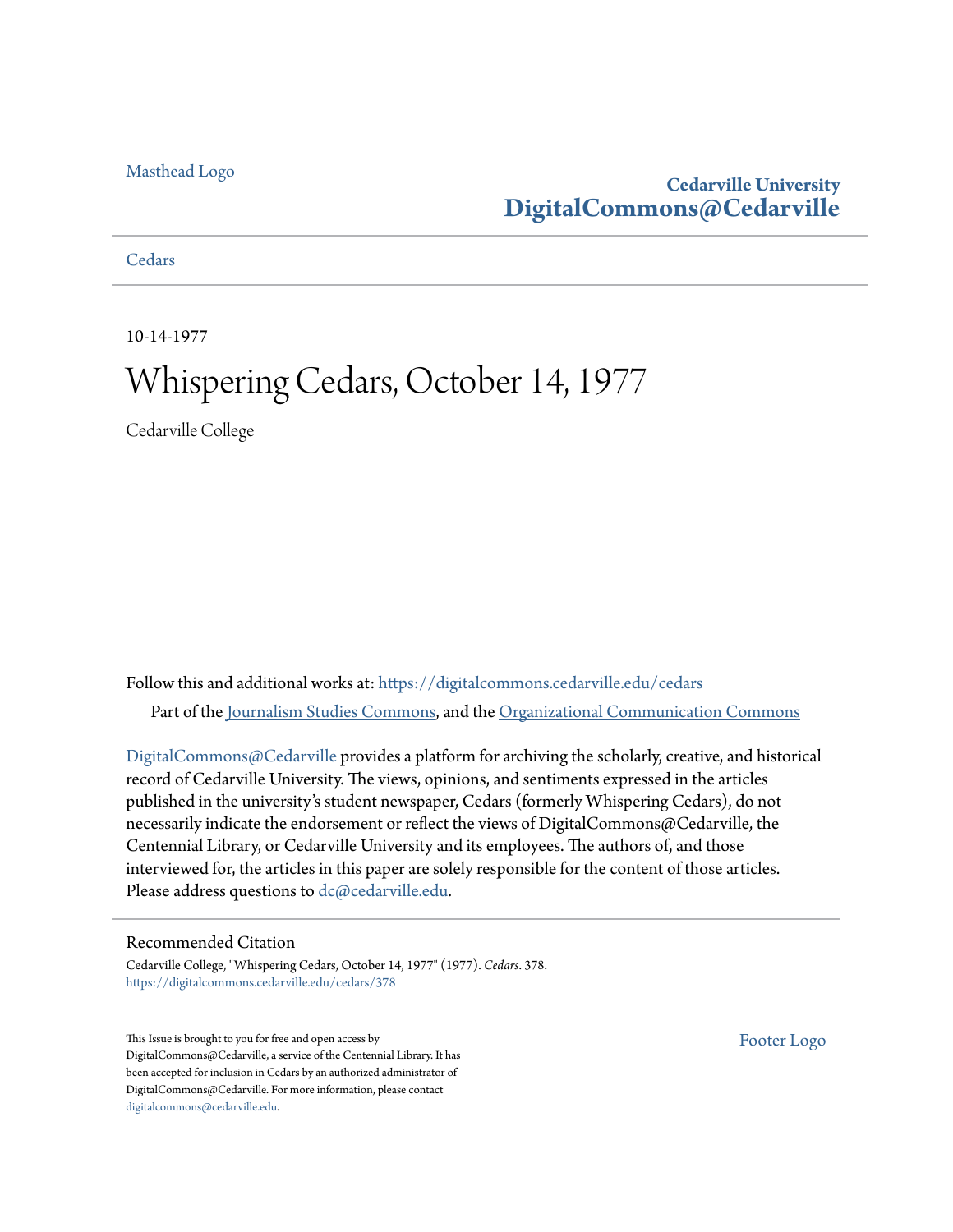Looking into the kaleidoscope. of time, the entire college family is invited to join the festivity of another Homecoming Weekend beginning this evening. Thousands of the fragments of the past will fall together as the college commemorates its ninetieth charter year with the nostalgic theme "The Way We Were."

# kend Festivities Begin Tonight

#### By Martha Sprano

The events will commence at 8:00 p.m. tonight in the chapel with the dedication of the new organ. The dedication service will feature David Brackley, organist at Chicago's Moody Church, in a multistyle concert.

The concert will be followed by an oldfashioned bonfire and marshmallow roast (minus the marshmallows) at the lake. Climaxing the evening, the cheerleaders, soccer, and cross-country teams will be introduced. One of four senior women will then be crowned "Homecoming Queen."

The four candidates are: Sherie Watts, Diane DeNicola, Andi MacDermaid, and Pat Holmes.

 Baubles, bangles, and buggies will bombard metropolitan Cedarville at 10:00 a.m. on Saturday when "thousands'' are anticipated to gather to witness the annual Homecoming Parade.

sophomores their second, called "The Mistaken Identity," and the juniors, trying to recapture their winning title, with "The Junior Bizarre.'' The seniors, in an attempt to reconcile the past three years, will preserit "Chaotic Reflections.





With the beat of Cedar Cliff High School's marching band, literally hundreds of Cedarville's colorful personalities from the past ninety years have been resurrected and booked to march and limp down Main Street in line exhibition of the school's undaunted spirit of memorabilia.

And there is is  $-$  "The Way We Were," the way we are, the way we will be forever let us hold our banner high. So come along and sing our song and join the jamboree.

The major and truly episodic festivity of the Homecoming Parade is the float rivalry between the classes. This year's event is expected to particularly intensify enthusiasm (and probably the decibel level) as the freshmen- flaunt their first entry, entitled "The Rookies," the

Brackley Guest

At Dedication

David Brackley will be the guest artist at the organ dedication to be held

in the chapel at 8 p,m. tonight.

According to Mr. St. Clair, the total projected estimated cost of the dorms is \$583,000. This figure can be divided into four categories. The buildings alone cost \$420,650 with land improvement, water lines, sewer, landscaping and electrical costs amounting to \$32,250. Any new equipment such as drapes and fur-



Mr. Brackley is a graduate of Moody Bible Institute in Chicago and a member of· Moody Church. He is heard regularly on the radio broadcast from Moody Church and "Songs in the Night." Presently, he is adjunct-instructor of organ at the Institute while continuing organ studies at the American Conser-

vatory of Music in Chicago.



Diane DeNicola

Vol. 46, No. 2

Pat Holmes

In <sup>a</sup>capsule, the continuing events of the day will include a concert on the lawn immediately following the parade and a picnic lunch (ID cards required). An Alumni-Junior Varsity soccer game is slated for 1:00 p.m., and the traditional Homecoming soccer game against Ohio Dominican will begin at 3:00 p.m.

The Homecoming-Queen will be introduced and parade awards will be presented at half-time.

The two new dorms have a capacity of holding 136 students at present. This includes a laundry-recreation suite and the resident advisor's apartment. According to Mr. St. Clair, this is what he would term Cedarville College's "ideal dorm."

Cedarville, Ohio



Andrea MacDermaid



Sherie Watts



Oct. 14, 1977

# Dorm Completion Expected by Thanksgiving<br>Although it has taken longer than anti-

The recital, which is the first to be played on the Allen organ, will be both classical and sacred in content.

Dr. Jeremiah will preside at the cere-

cipated, the two new men's dorms are expected to be completed by Thanksgiving, according to Mr. Kenneth St. Clair, the college's business manager.

Construction of the buildings was originally estimated to be finished before the start of school, but the allotted four months, proved insufficient time for the completion of this project. Students have steadily been moving into one of the two dorms for the past two weeks.

Due to lack of space, students who had euar Park's lounges wer given first priority in moving out several weeks ago.





Cedarville students have been given · increased freedom in appearance this year, for two changes were made in the college handbook over the summer. Men are now permitted to wear moustaches, and women will be seen in blue jeans more often.

For two or three years, men students have been asking for the privilege of wearing moustaches. This summer Dean of Students Mr. Donald Rickard and Dean of Men Mr. Dick Walker agreed to present this request to the Board of

Trustees. The Board voted to grant this permission, and the handbook was changed accordingly.

Also, Cedarville· College's women are now able to wear blue jeans after the . evening meal on weekdays, all day Saturday, and Sunday afternoons. This alteration is due to the joint effort of Dean Rickard and Dean of Women Miss Pat Bates.

The relaxation of the jean rule was designed to make spare time more comfortable for the women without dropping college standards.

The new dorms, still under construction, are slowly being filled by men now rooming in Cedar Park.

## **CC Appearance Regulations Revised**

niture adds up on \$15,250 and interest during construction is \$15,000.

The new dorms were constructed in such a manner that as future dorms are planned, two new wings can be built onto them to form a block such as Maddox is now.

Several unique features of these dorms include concrete block walls, enamelbase paint, and oak wood trim. Although more expensive, these features are reportedly longer lasting.

The question arises, what will become of Cedar Park? Although it is on the real estate market at present, the college will probably retain Cedar Park and its accompanying five acres.

Future plans as approved by the Trustees' Planning Committee would entail converting the buildings into marriedstudent apartments. A possibility of 19 two-bedroom apartments and two threebedroom apartments is being considered. Low-cost housing is the committee's goal.

An overall estimate of \$50,000 would be necessary to remodel Cedar Park.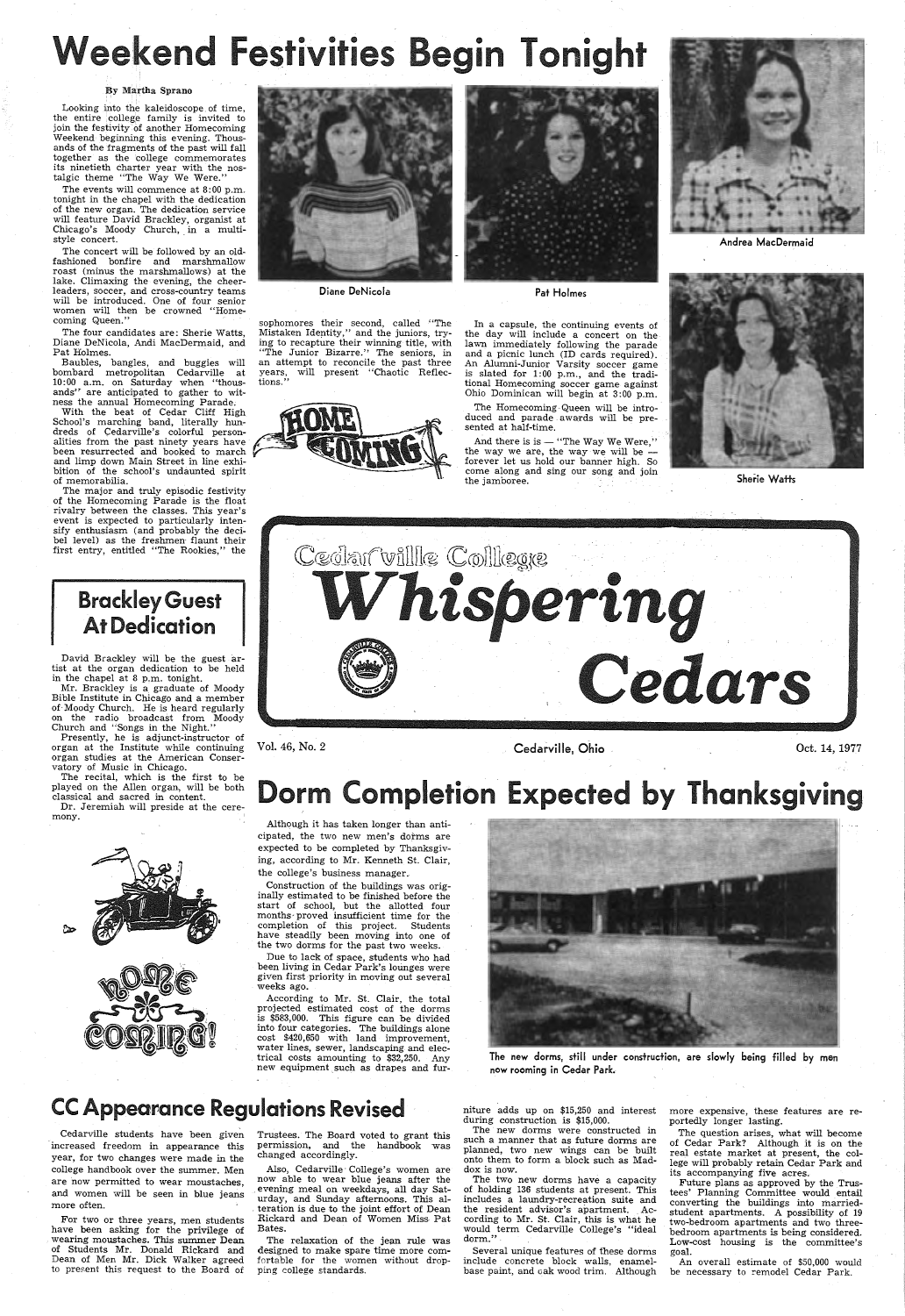## *Editorially.Speaking-*

# Don't Write Home-Write Us!

As in past years, the *Whispering Cedars* is anxious to \_provide students with a platform from which they can expound on issues that concern all of us. This service is available to all students who desire it and are willing to conform to the following guidelines:

1) Letters must be dealing with a general problem that will concern a sizable portion of the student body, or with an issue of interest to the student body ( no personal vendettas, please).

2) All letters must be signed - by the author.

3) All letters should be written in a spirit that is exemplary of Christian values. Unduly harsh criticism or unfounded \_assertions are unacceptable.

4) Letters for any issue of the paper should be submitted no later than the Tuesday preceding that issue.

The preceding guidelines are given as a help to the prospective letterwriter in formulating his (or her) treatise. If the student feels compelled to write on a controversial subject, and can meet these guidelines, that letter will be printed. As always, the editors of the paper will make the final decision on the appropriateness of each letter.

Write to us today. Let us know what you are thinking. Let us know if you are thinking. Then, go ahead and write home. -CM

# **What's Cooking**

mercies sake thou didst not utterly<br>consume them, nor forsake them; for thou art a gracious and merciful God.<br>Howbeit thou art just in all that is brought upon us; for thou has done right, but we have done wickedly." Nehemiah 9:17b, 31, 33.

Students can expect to see some major changes in the food service program within the next few weeks - specifically, in food! (No, they are not switching to grade B eggs, for those who were in Monday Chapel.) By talking to Steve Deichert, the new Food Production Manager, I found that he <sup>p</sup>lans to incorporate part of his own menu system which he claims will improve the quality, nutrition, and variety of those tasty morsels we consume three times a day. He must, however, observe a three week cycle of the regular menu before putting his system into effect, so be patient.

Already I have seen some noticeable changes in the serving line. Fruit is being served as an alternative dessert, vegetables are provided at every meal, and even frosted donuts are offered during continental breakfast! These small steps are a definite improvement over last Spring Quarter.

In Nehemiah Chapter 9 we find Ezra<br>praying, asking the Lord to forgive Israel for being unfaithful in past years.<br>Also, in this discourse we can find these words:

"But thou art a God ready to pardon, gracious and merciful, slow to· anger and· of great kindness, and forsookest them net. Nevertheless, for thy great

Since almost every student has little choice as to where he eats, perhaps these efforts to continually better our daily fare will make eating more enjoyable and nourishing. I'm not anticipating roast duck au jus or filet mignon, but I do expect some pleasing changes for my taste buds, and a daily healthful diet.

 $-CP$ 

# Chaplain's Corner | the Reformation Wall.<br>
After a week of orientation in Switzer-<br>
land, the group split up and the students<br>
left for their respective countries. Thir-

So what we need to realize is that just as it takes a child time to grow it takes us time to grow. (Phil. 1:6.) However, until then we have a God who is "ready to pardon, gracious and merciful, slow to anger, and of great kindness." and He will not forsake his children! So keep on fighting, tighten your belt, confess your sins, and set your goals on be-<br>coming Christ-like. (Matt. 5:48.)

#### By Rich Young

# **Suzan Zink Awarded** Journalism Scholarship

College week, what a great week! As a Christian I can not remember when I<br>last saw the Holy Spirit work so mightily. I can only thank God for the decisions made. I'd like to address a few words to you who made a commitment, whether it was public or private.

. Well-known for its annual awards for journalism, the Foundation distributes two hundred scholarships to undergradu ates who evidence an interest in news-<br>paper and broadcast journalism, advertising, business management, and pho-<br>tography, in an effort to "improve and advance journalism."

Perhaps even more meaningful than the money is the prestige that goes with the scholarship. Since she plans to go into some type of journalism (newspaper or magazine), the scholarship will en-

Do you remember that commitment you made and how fresh it was? Do you remember the joy arid the change in your life that it brought? I remember<br>the commitment I made to the Lord, and like many of you I am now experiencing<br>the discipline necessary to be faithful to<br>the Lord. In fact, even though it has<br>only been several weeks I have failed several times. Needless to say, my spirit has been somewhat perplexed and<br>my soul cries inwardly, "What does God my soul cries inwardly, "What does God think of me? I can't even keep a small covenant flawlessly!'' Consequently, my<br>thoughts have turned back to Nehemiah Chapter 9 and a thought conceived last summer. I'd like to share those thoughts with you.

Considering the award, it is not sur-<br>prising that Suzan is the copy editor for Whispering Cedars, but her involvement in Gamma Chi and the rest home minis try show that she is also a well-rounded individual.

*Page 2* 

After reading this I immediately thought that in a very vivid manner God's relationship to the Children of Israel can be compared to our own personal relationship to Christ. Thus, my<br>mind began to systematize the reasons<br>why the nation fell. I arrived at two basic causes - lack of knowledge and lack of dedication. How often is this true of our Christian lives?

France on June 21, leaving from John F.<br>Kennedy Airport in New York and arriving at Luxembourg International Airport. After spending the night in Luxem- bourg, the group of thirty-three students took a ten-hour drive by chartered bus to Geneva, Switzerland.

the Villa Emmanuel with missionary<br>Max Weber. There they eased into the<br>European culture and visited such places as Lake Geneva, Castle Chinton · and the Reformation Wall.

Upon arriving in Tours, Nancy attend- ed L'Institute de Touraine where she studied French grammar and vocabu-<br>lary, phonetics, conversation, and audio-



So often we will try to accomplish something for the Lord and fall flat on our faces because of insufficient knowledge and dedication! This brought back to my memory how Paul addressed some of the brethren in Corinth as babes. Then it struck me. The reason many of us don't realize our spiritual goals is because we are still immature in the Christian faith.

experience provided many educational benefits as well as spiritual and cultural benefits. Nancy commented that the French used at Tours is "one of the purest forms of French" because of the absence of

slang.<br>After starting as a beginning student, she soon gained the proficiency needed<br>for classes and for communicating with<br>vast numbers of foreign students.

While in France, Nancy toured many historic memorials and museums such as Versailles, the Arc de Triumph, Notre Dame, the Louvre, Le Chateau de Chenonceau, and Mont St. Michel. These <sup>p</sup>laces gave Nancy some cultural back ground as she visited France.

For the first time in the history of Cedarville College, one of its students, Suzan Zink, won a Scripps-Howard Foun- dation Scholarship.

YELLOW SPRINGS **NEWS** 

Suzan, a junior English major, is quick to \_point out the hand of God in her selection as one of the two hundred perreceive a scholarship. Last April, when<br>she obtained the application from Mr.<br>Ron Grosh, her academic advisor, she<br>noticed that it was a year old and sup-<br>posedly no longer usable. Despite that<br>fact, and even though she ha before the deadline. Late in June, when she had almost resigned herself to not winning a scholarship, Suzan received word that the Scripps-Howard Foundation had awarded her five hundred dollars.



Suzan Zink

hance Suzan's job opportunities. It will also greatly aid her in her goal to enter graduate school after a few years of work.

Her goal to become a journalist does not stem from a desire to uncover an other Watergate or because of the glamor<br>of the field, but it is born from a love for even the "hum-drum""aspects of the career, and most of all because she feels that the Lord has called her to it.

# CC Student Studies in France

This summer Nancy Drake became the first Cedarville College student to be involved in the Study Abroad Program for Christian Colleges, better known as SAPOCC.

During February of this year her in-<br>terest in foreign study was enhanced when Randall Inman, SAPOCC representative from The King's College in Briar-<br>cliff Manor, New York, spoke in her linguistics class.

Three SAPOCC programs were offered<br>last summer. Groups went to Tours, France, Valencia, Spain, and Marburg,<br>Germany.<br>Nancy Drake departed four Tours,

After a week of orientation in Switzerland, the group split up and the students teen students took an eleven-hour bus trip to Tours,' France.

## The Whispering Cedars Staff

| Editor  Craig Miller           |  |
|--------------------------------|--|
| Copy Editor  Suzan Zink        |  |
| Layout Editor  Claire Phillips |  |
| Business Manager  Dan Green    |  |
| Advisor  Mr. Ron Grosh         |  |
| Photographer  Amy Ross         |  |
| Corres. Sec'y  Wendy Patterson |  |
| Typist  W. Patterson, K. Haga  |  |

#### Contributors:

R. Young, L. Burchett, R. Pope,<br>S. Levin, M. Warren, K. Haga, J. Cottrell, B. Abernathy, F. Greetham, M. Sprano, R. Phiflips, T. Gal breath, C. Lofgren, J. Tedeschi, D. Monts, J. Jeckmeyer.

Whispering Cedars is published weekly by the students of Cedarville College. The opinions expressed herein are those of the writers and do not necessarily reflect the attitudes or opinions of the faculty or administration.

visual methods.

Each level of study required one month. She completed her studies on August 21 and obtained eighteen hours of college credit.



excellence

#### in typography

*National Newspaper Association Contests:*  1975, 1973, 1972, 1970, 1969, i96S, 1963, 1962, 1959, 1958

#### *Ohio Newspaper Association Contests:*

1975, 1973, 1972, 1970, 1969, 1968, 1967, 1966, 1965, 1964, 1963, 1962, 1961, 1959, 1958, 1956, 1955, 1954, 1953 .

*Whispering Cedars*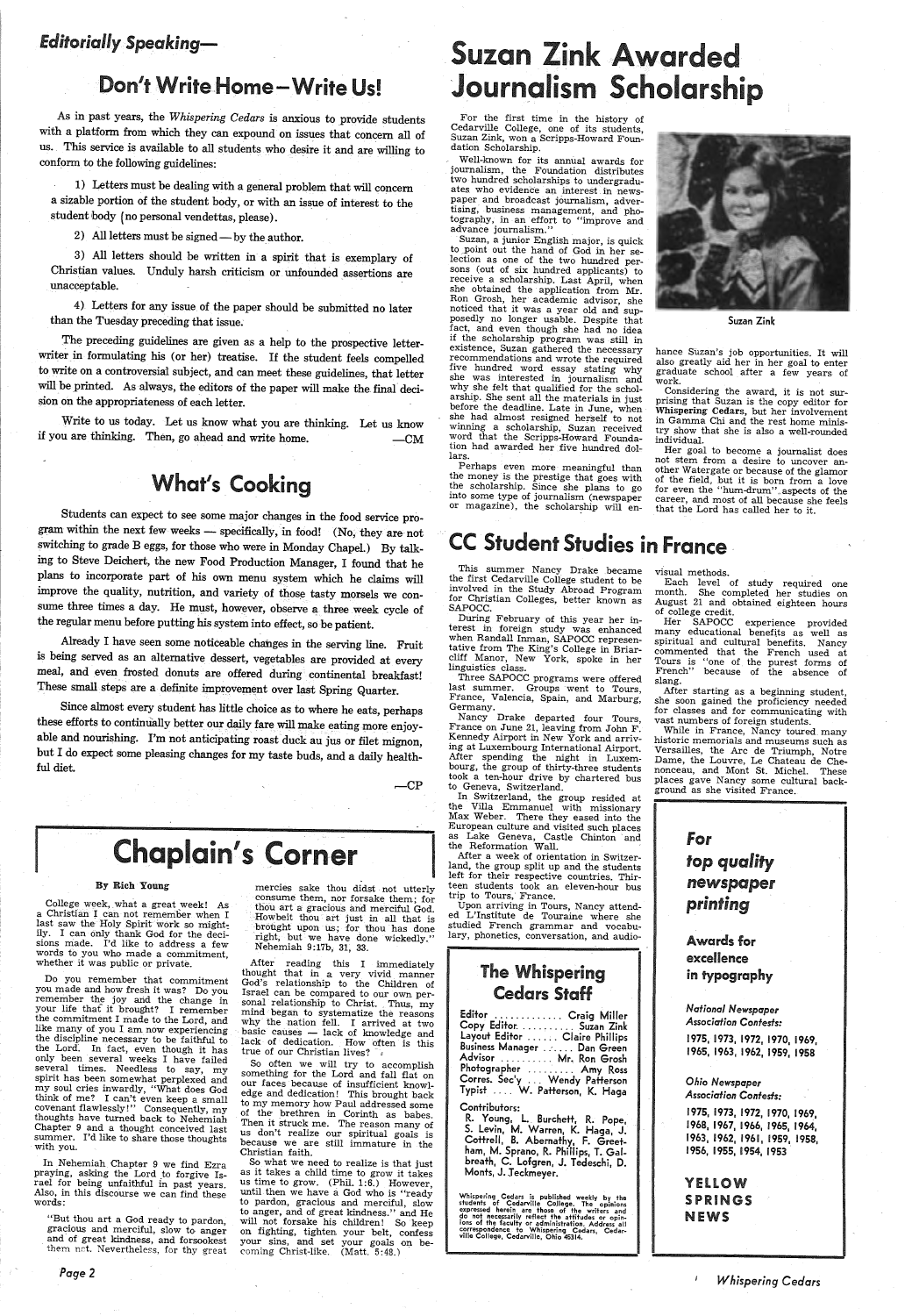# teve Deichert Joins Food Staff as Head Chef

Some of the more observant cafeteria diners may have noticed a new face on the staff, namely, Steve Deichert, the new head chef.

Deichert, his wife Janice, and fourmonth-old son Kevin came to Cedarville from Marlton, New Jersey where Steve was head chef at the Garden State Hospital.

His responsibilities will include the planning of menus and the supervision of<br>preparation and serving of regular meals. He will also be working with Mike Smith in supervising at banquets and other special functions.

One of Deichert's concerns is with the chemistry of food as well as the taste. While working under a master chef in New Jersey, he learned the chemical re-

Deichert was saved about four years ago, and has given God the credit for



actions that occur in various mixtures these principals into action in the cafeteria.

## *Bibliomania* •.. 'Best Seller' a Literary Flop?

Graduating from high school in 1972, Deichert had two years of training in <sup>a</sup>technical school. However, much of his perience. "Everyone has to start at McDonalds," he joked, and he was no exception. From there, he went on to<br>several other food establishments, including a managerial position at a Perkins Pancake House, and holding posi- tions in two major New Jersey hospi- tals as well.

The organ, which was purchased at \$68,000, is the largest Allen installation in the greater Dayton area. Two-thirds Cedarville College Women's Fellowship, and the remaining third by the 1977

Encouraging school spirit and promoting communication are the goals of the 1977-78 Student .Senate, according to Scott Anderson, senate president. Specific methods of reaching these goals will be decided at future senate meetings.



Scott Anderson

Student Senate's constitution states that its purpose is to establish communication between staff, faculty, and students. The Student Senate also has power over or ganizations in areas such as constitutions and money-making projects.

Last Wednesday Student Senate met for the first time this year. All future meetings will be on Wednesday at 5:30 p.m. Approximately 30 students are now members of Student Senate since the dorm representatives were elected last Tues-. day.

center was erected for the maintenance rooms, other rooms will serve as office<br>department. However, it will tempor- and shop space for the maintenance de-<br>arily be used as classroom space. partment. It is adequately served heating and air-conditioning units, and restroom facilities are also available.

> Mr. Grisham, Director of Physical Plant, points out the fact that it is a very adequate structure for the purpose it is to serve. It was designed solely as a maintenance building, and it is hoped that it will become that next June.

Officers of this year's Student Senate are: Scott Anderson, president; Scott Bahorik, vice-president; Barb Roth, secretary; Jo Ann Kiser, treasurer; Rich Young, chaplain; and Scott Browne, Student Body Project chairman.

# tals as well.<br>
Deichert was saved about four years<br>
ago, and has given God the credit for<br>
his talent and for bringing him to Cedar-<br>
ville.<br>
Service Building Provides Anderson Tells Senate Goals Temporary Classroom Space

In addition to the new men's dormi-In addition to the new men's dormi-<br>tories built this past summer, a service multiple use. In addition to the class-<br>center was erected for the maintenance rooms, other rooms will serve as office

The organ is powered by 15 100-watt amplifiers which are amplified through 28 tone cabinets. Eight are located in antiphonal speakers above the radio control room, and 20 are located in the two chambers on the platform. This arrange ment allows for versatility in sound am plification.

"A thing of beauty is a joy forever."

This applies to the new three-manual Allen organ purchased from Fitzsimmons Organ and Piano Co. which was recently installed in the chapel.

Likewise, the book has all the makings of a great piece of pulp entertainment. The serious science fiction aficionado will not enjoy the book unless he does not mind reading non-serious science fantasy. If you want to escape the pressures of life, yet remain in your dorm, then I would suggest that you curl up in your easy chair and pull Star Wars off

and translated into science fiction language  $-$  "The force be with you."

| your easy chair and pull Star Wars off $\mathbb{Z}/n$ |   |
|-------------------------------------------------------|---|
| the shelf and dig in. If you don't want to            |   |
| read the book, this reviewer could recom-             |   |
| mend that you pick up the Marvel Com-                 | ≁ |
| ics adaptation of the movie.                          |   |
|                                                       |   |

142 Dayton St.<br>Yellow Springs<br>Special Student Rates:

RK & Redken HOURS

767-7732 | Sat. 7:30-

The Service Building was constructed over the summer by both the maintenance staff and additional student labor. The building, built at a cost of \$112,000, was completed in only thirty-three work-<br>ing days. The total square footage of<br>the building is 15,000 square feet, mean-<br>ing it was constructed at a cost of less than \$10 per square foot.

Five thousand sq. ft. will be used for office and shop space, and the remaining 10,000 sq. ft. will be used for warehouse storage. The structure has <sup>a</sup> natural loading dock on the west side, and a ground level drive on the east side.

spring Student Body Project Work~a- Thon.

Equipped with four digital comp'uters, the organ can be programmed to pro- duce any sound by means of IBM cards. These cards, totalling 200, and the card reader are exclusive Allen features. Also, in the event of a power failure, a battery goes into operation which maintains the power in the computers and the settings.

Eventually it would be redesigned into comfortable classroom space, also. It is planned that the present maintenance<br>building, more commonly known as "The building, more commonly known as "The Barn," will be torn down when the move into the new service center is complete, probably next June.

## New Chapel Organ Largest in Area



EGE MEDIA SERVICES DOX 4244 Berkeley CA 94704

The organ is equivalent in its sound production to a pipe organ but operates

 depart from the habitual norms acquired over the last year. The book under scrutiny is not the typical non-fiction treatise on philosophy or theology. This week it would be useful to depart into the realm of science fiction. The area of science fiction is fairly broad and the appeal is fiction is fairly broad and the appeal is somewhat limited to "science fiction buffs." One significant exception comes to mind. This summer saw the phenome-<br>non of an immensely popular work of science fiction. However, there exist certain rules that forbid the attendance of movies, so the book reviewer had the opportunity to read the book Star Wars and would like to comment upon that book.

By Steve Poling have told me that it has combined within<br>This initial edition of Bibliomania will the elements that made Hollywood have told me that it has combined within the entertainment capital of the world.

But be not deceived or discouraged. Simp1y because the book is trash does not mean that it is not entertaining. The reviewer thoroughly enjoyed the book and may read it again.





The total lack of any serious statement on the nature of the world or any mes-<br>sage beneath the surface plot does not detract from the entertainment value of the book/movie. In fact, the success of the book/movie has been enhanced by the ·sheer vacuum of any serious statement. Those that have seen the movie

*Whispering Cedars* 

*Page3*